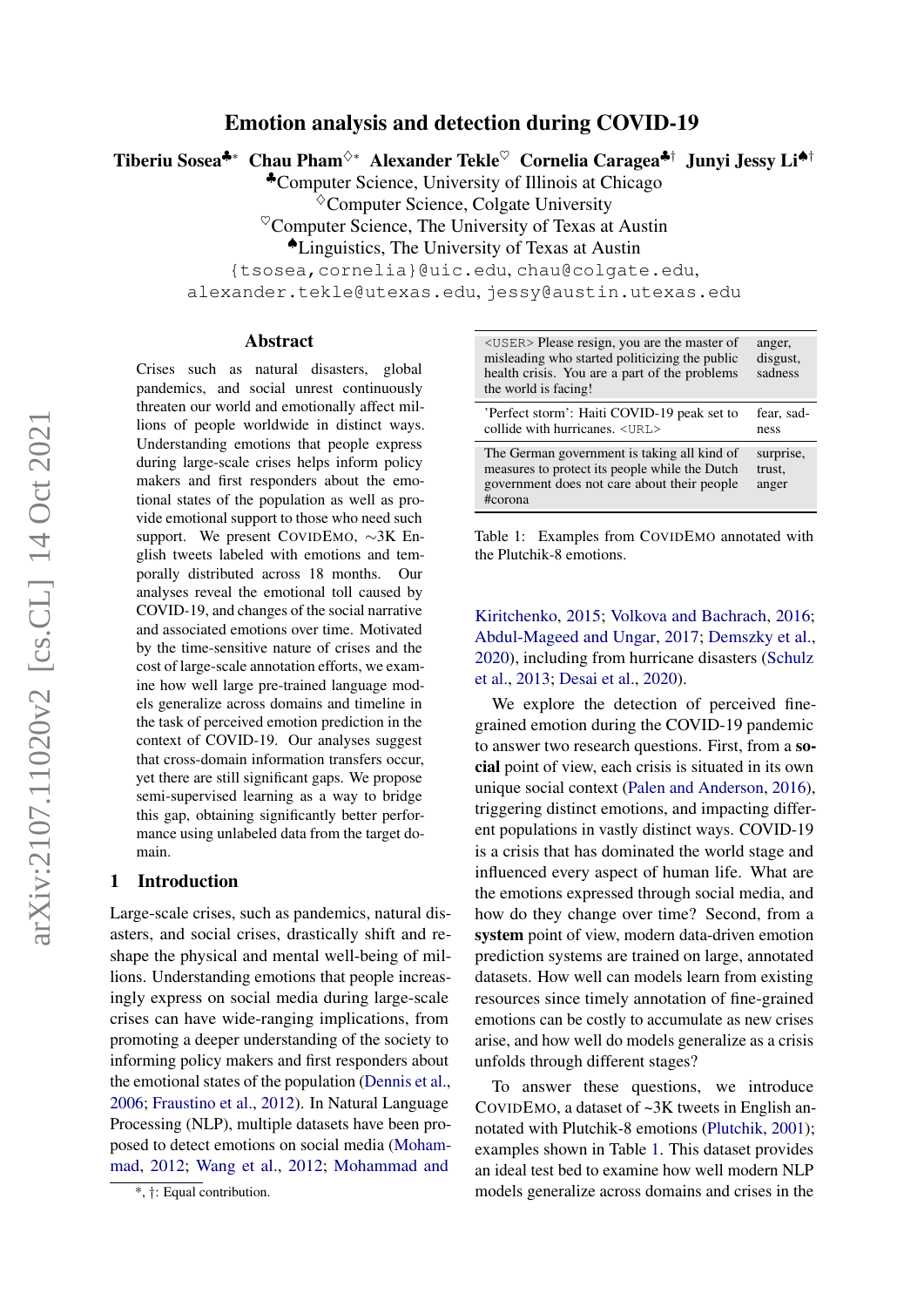task of perceived emotion prediction. Moreover, COVIDEMO is temporally distributed across 18 months, which enables the exploration of distributional shifts that occurred from the start of the pandemic. Our analysis reveals that the co-occurrence and distribution of emotions are drastically different from natural disasters such as hurricanes [\(Desai](#page-9-5) [et al.,](#page-9-5) [2020\)](#page-9-5). However, while [Desai et al.](#page-9-5) [\(2020\)](#page-9-5) pointed out that emotion distributions are fairly consistent across hurricanes, in COVIDEMO we observe a different phenomenon: as COVID-19 progressed, we note considerable distributional shifts both in the lexical and the emotion label space. Additionally, we found that politically related words are more likely to associate with negative emotion, while vaccine-related words are more likely to associate with positive ones.

We carry out a comprehensive set of experiments that evaluate model generalizability under domain shift. Experimenting with large-scale pretrained language models including BERT [\(Devlin](#page-9-6) [et al.,](#page-9-6) [2019\)](#page-9-6), TweetBERT [\(Nguyen et al.,](#page-9-7) [2020\)](#page-9-7), and COVID-Twitter-BERT [\(Müller et al.,](#page-9-8) [2020\)](#page-9-8), we find that directly applying models trained on other emotion datasets to COVIDEMO leads to poor overall performance, indicating considerable domain gaps. Our analysis also reveals two surprising findings: 1) Performing direct transfer from a general emotion dataset such as GoEmotions [\(Dem](#page-9-4)[szky et al.,](#page-9-4) [2020\)](#page-9-4) attains better performance compared to transferring information from a disasterspecialized corpus such as HurricaneEMO [\(Desai](#page-9-5) [et al.,](#page-9-5) [2020\)](#page-9-5), indicating the vast differences across crises. 2) Besides the inter-domain gaps observed, we note in-domain model performance gaps along the temporal dimension as well. Specifically, we find that training a model on the first 6 months of our data and testing on the last 6 months obtains a 2% decrease in F-1 score compared to using training and testing data from the same timeframe (last six months).

Finally, we investigate methods to bridge both the inter-domain and the in-domain temporal gaps. We motivate the importance of lowering these gaps: first, due to the time-critical, dynamic nature of disasters such as COVID-19, the time needed to acquire labeled data might severely impact the early-risk assessment capabilities of the authorities and slow the relief response. Second, labeling data for every potential disaster is not feasible in terms of annotation costs. To this end, we leverage

Noisy Student Training [\(Xie et al.,](#page-10-5) [2020\)](#page-10-5), a semisupervised learning technique utilizing the readily available COVID-19 unlabeled data, and the non-COVID labeled data, to obtain a better emotion detection model. This improves the performance of the vanilla models significantly, by 1.5% on average.

We summarize our contributions as follows: 1) We introduce COVIDEMO, an emotion corpus containing ∼3K tweets streamed during the COVID-19 pandemic, which enables the exploration of model generalization across domains, as well as between different time periods of the same domain. 2) We perform a comprehensive analysis of emotion expression in COVIDEMO, indicating various particularities and comparing our corpus with other datasets in the literature. 3) We observe considerable domain gaps and offer potential explanations into why models struggle to transfer information. 4) We bridge these gaps using semi-supervised learning. We will release our data and models upon publication.

#### 2 Data

#### 2.1 Data collection

Preprocessing. We sample 129,820 English tweets from [Chen et al.](#page-8-1) [\(2020\)](#page-8-1)'s ongoing collection of tweets related to the COVID-19 pandemic, starting from January 2020 until June  $2021<sup>1</sup>$  $2021<sup>1</sup>$  $2021<sup>1</sup>$ . Our sampling strategy involves selecting an equal number of tweets each month in the time period mentioned above. The tweets are anonymized by replacing twitter usernames with <USER> and links with <URL>, following [Cachola et al.](#page-8-2) [\(2018\)](#page-8-2). Additionally, prior work found that even in disaster contexts, the fraction of tweets expressing an emotion is small [\(Desai et al.,](#page-9-5) [2020\)](#page-9-5), thus annotating randomly sampled tweets would be costly and unproductive. Therefore, we follow their work to obtain tweets that are more likely to contain emotions for annotation. Concretely, we ensure that each tweet encompasses at least one word from EmoLex [\(Mohammad and Turney,](#page-9-9) [2013\)](#page-9-9), a lexicon of ~10K words in various languages annotated with emotion labels. After this filtering process, we obtain 89,274 tweets. As stated in [Desai et al.](#page-9-5) [\(2020\)](#page-9-5), this filtering is soft, i.e., does not filter out tweets with weak or implicit emotions.

<span id="page-1-0"></span><sup>&</sup>lt;sup>1</sup>We use the Twarc software to obtain the tweet texts, and FastText [\(Joulin et al.,](#page-9-10) [2017\)](#page-9-10) for language identification.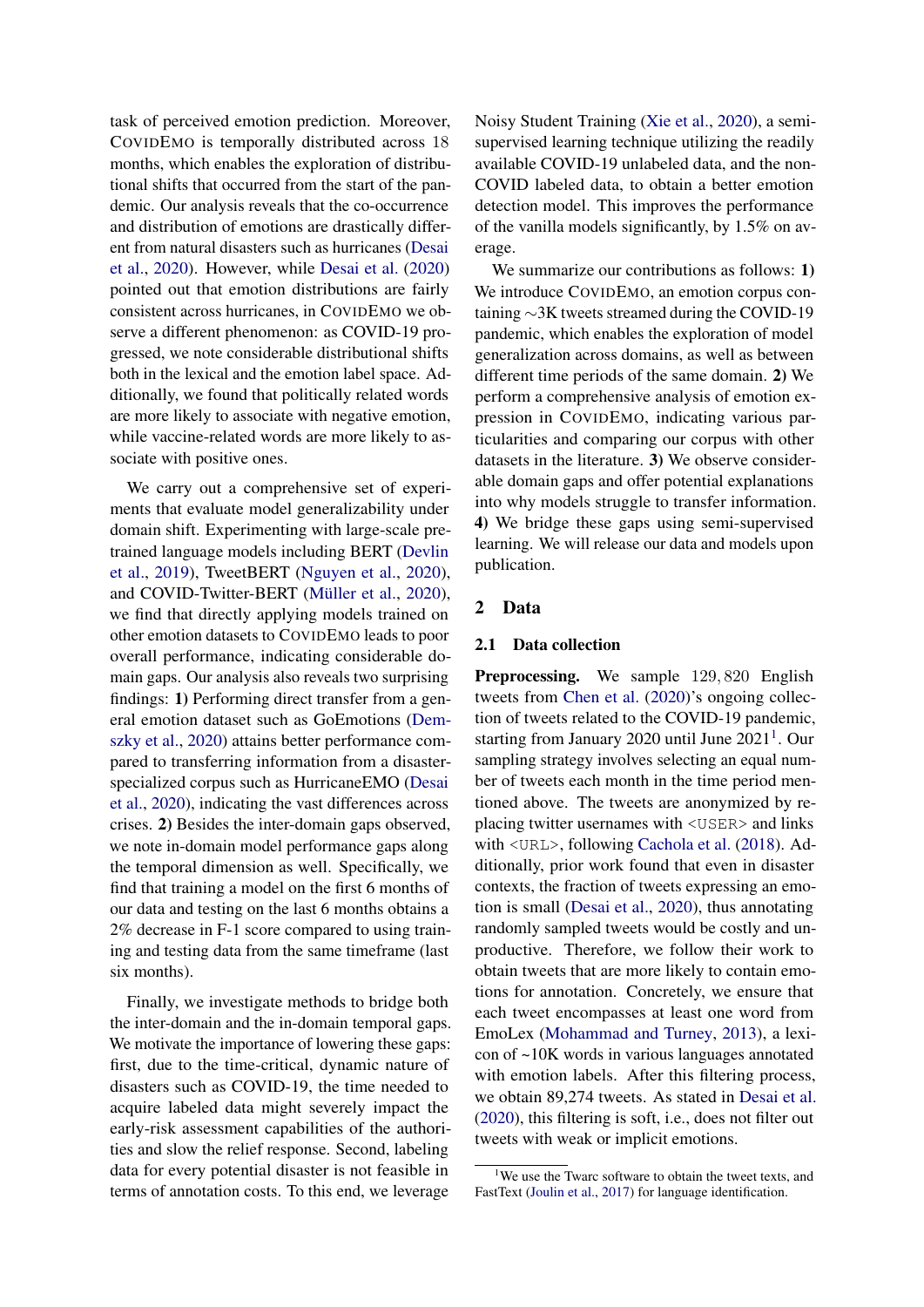<span id="page-2-1"></span>

| <b>Emotion</b>  | <b>Content words/Hashtags</b>                                                                                                                                                            |
|-----------------|------------------------------------------------------------------------------------------------------------------------------------------------------------------------------------------|
| disgust         | <b>Content words:</b> disgusting, fucking, million, trump, dead, shit, president, america, china, done<br><b>Hashtags:</b> #hongkong, #gop, #factsmatter, #ccp, #china, #wuhan, #covid19 |
| anger           | <b>Content words:</b> fuck, evil, bullshit, stupid, idiot, damn, obama, church, lying                                                                                                    |
|                 | <b>Hashtags:</b> #marr, #covidiots, #trumpvirus, #torycorruption, #skynews, #qanon, #nh, #jacksonville, #gop,<br>#factsmatter                                                            |
| fear            | <b>Content words:</b> scared, exam, dangerous, infected, confirmed, worse, sir, wuhan, risk, rate                                                                                        |
|                 | <b>Hashtags:</b> #stopcovidlies, #jeeneet, #antistudentmodigovt, #health, #wuhan, #china, #stayhome, #covid19                                                                            |
| sadness         | <b>Content words:</b> sad, cry, died, suffering, toll, record, sorry, feel, tested, facing                                                                                               |
|                 | <b>Hashtags:</b> #notmychild, #quarantine, #rip, #pregnant, #italy, #healthcare, #freepalestine, #askktr, #wuhan,<br>#vaccine                                                            |
| anticipation    | <b>Content words:</b> effort, christmas, available, join, start, future, vaccination, vaccinated, coming, open                                                                           |
|                 | Hashtags: #stayhomestaysafe, #pregnant, #postponeinicet, #nyc, #launchzone, #fred2020, #cow, #what-<br>shappeninginmyanmar, #ethereum, #bcpoli                                           |
| trust           | <b>Content words:</b> working, support, safe, help, say, being, world, vaccine, good, more                                                                                               |
|                 | <b>Hashtags:</b> #stayhome, #staysafe, #covid19, #lockdown, #china                                                                                                                       |
| 10 <sub>y</sub> | <b>Content words:</b> grateful, beautiful, thanks, happy, love, great, little, morning, good                                                                                             |
|                 | Hashtags: #taiwan, #innovation, #breaking, #staysafe, #stayathome, #stayhome, #wearamask, #lockdown,<br>$\#covid19$                                                                      |
| surprise        | <b>Content words:</b> believe, year, lockdown, new, china, virus, day, america, covid 19, get                                                                                            |
|                 | <b>Hashtags:</b> #china, #covid19                                                                                                                                                        |

Table 2: Content words and hashtags most associated with each Plutchik-8 emotion.

Annotation and quality control. We randomly sample 5, 500 tweets from this data and use Amazon Mechanical Turk to crowdsource Plutchik-8 emotions: *anger, anticipation, joy, trust, fear, surprise, sadness, disgust*. We allow multiple selection, as well as a *none of the above* option in case no emotion is perceived. During the annotation process, we determine the inter-annotator agreement using the Plutchik Emotion Agreement (PEA) metric that take into account emotion proximity on the Plutchik wheel [\(Desai et al.,](#page-9-5) [2020\)](#page-9-5).

We use a qualification process for quality control and training. Specifically, two members of our research team annotated a small set of tweets, from which we selected 20 examples where both annotators agree on the emotions. We qualify workers whose annotations attain high agreement with ours (PEA>75.00) calculated against our annotations. This results in a highly capable pool of workers for the main task. Additionally, we exclude annotations from workers who have very poor agreement with others [\(Cachola et al.,](#page-8-2) [2018;](#page-8-2) [Desai et al.,](#page-9-5) [2020\)](#page-9-5) (those whose PEA scores are below the 80th percentile compared to others). Each tweet has at least 2 annotations after filtering.

We aggregate labels such that an emotion is considered present if *at least two workers* perceived the emotion. This resulted in 2, 847 tweets in COVIDEMO with an average, per-worker PEA score of 84.05, indicating high inter-annotator agreement.

<span id="page-2-0"></span>

Figure 1: Emotion distribution of two types of crises: hurricanes and the COVID-19 pandemic.

# <span id="page-2-2"></span>2.2 Analysis

Emotion distribution. We show the general distribution of Plutchik-8 emotions in COVIDEMO in Figure [1.](#page-2-0) We note that the percentage of negative emotions (*disgust, anger, fear, sadness*) is much higher than that of positive emotions (*trust, joy*), consistent of the emotional toll of COVID-19. Next, we draw comparisons between the emotion distribution in COVID-19 and that of natural disasters, specifically HurricaneEmo [\(Desai et al.,](#page-9-5) [2020\)](#page-9-5), shown in Figure [1.](#page-2-0) We make a few observations: First, the tweets in COVIDEMO contain a higher emotion proportion across six out of the eight total emotions, indicating that COVID-19 prompted an increased multi-label emotional response compared to natural disasters. Second, the sadness emotion is almost twice more represented in COVIDEMO compared to HurricaneEmo, whereas we see as much as a four-fold increase in the representation of anger. Finally, we observe that *anticipation* is much more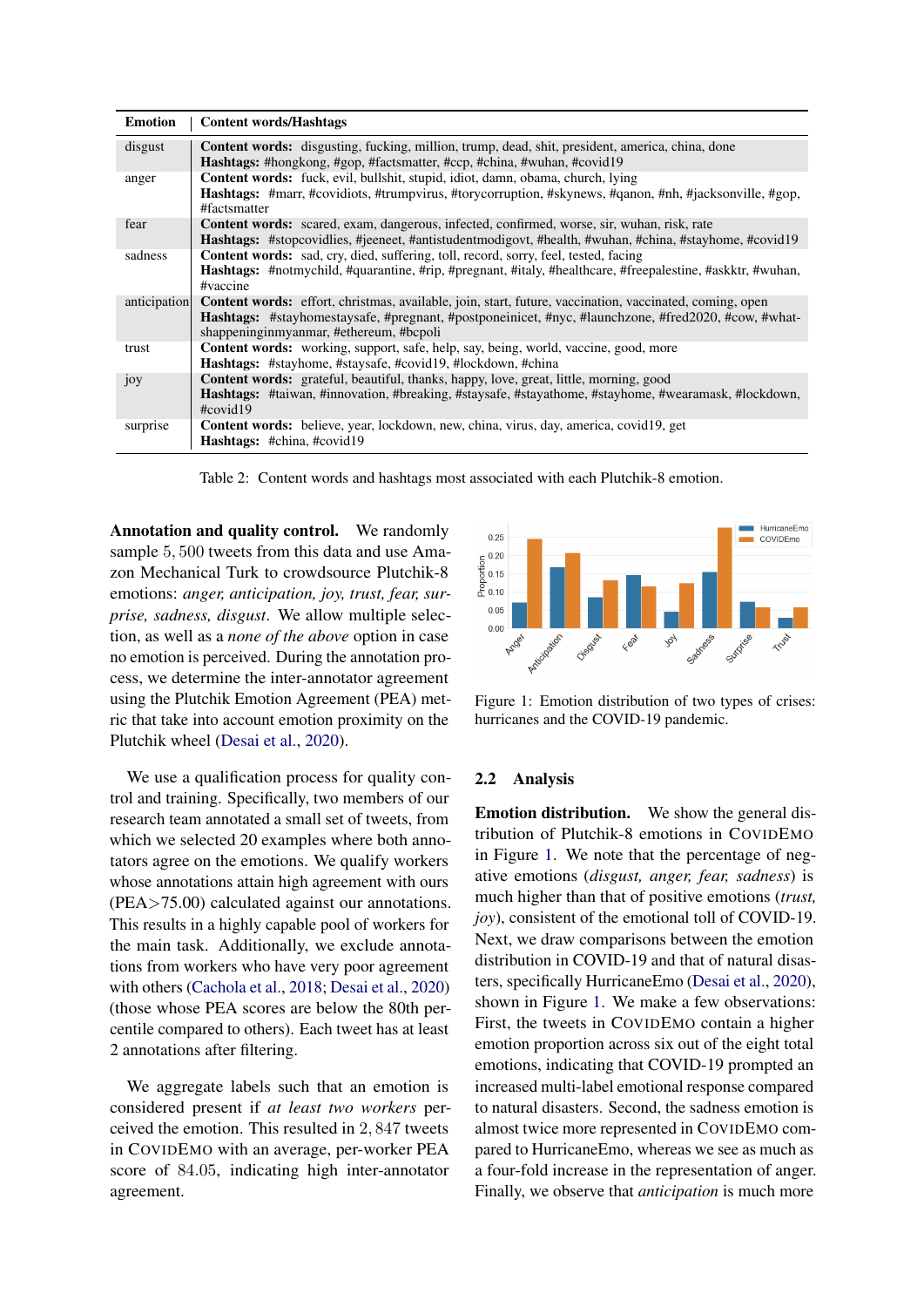<span id="page-3-0"></span>

Figure 2: Emotion distribution in COVIDEMO over time (by quarter).

prevalent in HurricaneEmo and a lot less frequent in the pandemic, which matched the COVID-19 reality that it is hard to anticipate events/facts.

We also show emotion distribution across time in Figure [2,](#page-3-0) obtained grouping the tweets by quarter (e.g., Q1-2020 encompasses the first three months of 2020). We observe that the label distribution varies significantly from quarter to quarter, denoting potential changes in the discussion topics or the overall feelings of the masses. Notably, we note proportion variations as high as 12% in consecutive quarters. For instance, the proportion of the sadness emotion increases by as much as 12% in the second quarter of 2020 compared to the first quarter. Moreover, we see the opposite trend in the fear emotion, whose proportion decreases by 10% percent. One potential explanation could be that the first shock that COVID-19 produced enacted fear into people (Q1 2020). However, as people started to get accustomed to the lockdown, the fear slowly turned into sadness.

Emotion co-occurrence. Figure [3](#page-3-1) depicts how emotions co-occur with one another in COVIDEMO. For each emotion pair, we compute the Pearson correlation coefficient. Overall, we observe stronger correlation between emotions in the same positive/negative categories. For example, (*anger, disgust*) and (*sadness, fear*) appear much more frequently than (*anger, anticipation*) and (*anger, joy*). Table [1](#page-0-1) shows samples from COVIDEMO with multiple emotions perceived. Notably, in many cases lexical cues alone cannot account for the emotions, as evident in the second example. Although the word "perfect" suggest optimism, the annotations are nowhere near positive. In the third tweet, there is a co-occurrence of polarizing emotion because the tweet deals with a positive and a negative situation at the same time.

Lexical analysis. To understand better what topics or events are associated with each emotion, we perform a lexical analysis to examine the co-

<span id="page-3-1"></span>

Figure 3: Emotion co-occurrence in COVIDEMO.

occurrence between content words (nouns, verbs, adjectives and adverbs), hashtags and perceived emotions. In particular, we calculate the log odds ratios  $(\log(P(w|e)/P(w|\neg e))$  [\(Nye and Nenkova,](#page-10-6) [2015\)](#page-10-6) with a frequency threshold of 10 for lemmatized content words and 2 for hashtags. Table [2](#page-2-1) shows the highest ranked content words and hashtags for each emotion category. We notice that politically or country-oriented words are more likely to associate with negative emotions *(president, america, china)*, while vaccine-related words are more likely to associate with positive emotions.

Topical variations. We aim to understand the temporal gaps in COVIDEMO by examining what topics have been discusses during the pandemic. In this study, we use all the collected unlabeled examples and group them by quarters. For each quarter, we remove the punctuation and stopwords, convert the words to lowercase and perform lemmatization. Next, we use latent Dirichlet allocation (LDA) [\(Blei et al.,](#page-8-3) [2003\)](#page-8-3) to extract the most prominent topics in our corpus. We show the unigrams corresponding to the most discussed topics in Table [3.](#page-4-0) Interestingly, we can clearly trace major events and examine the topical drifts that occurred during COVID-19. For instance, in the first quarter of 2020, we see words such as *china*, *outbreak* or *spread*, which denote the main events happening at the time [\(Organization,](#page-10-7) [2020\)](#page-10-7). Next, in Q2 2020 we trace events such as the arrival of the first stimulus check [\(Nilsen and Zhou,](#page-9-11) [2020\)](#page-9-11), testing, and the aftermath of COVID-19 being declared a pandemic [\(Wee et al.,](#page-10-8) [2020\)](#page-10-8). Throughout Q3, we notice debate over school reopening as the Fall semester was approaching [\(Sprunt and Turner,](#page-10-9) [2020\)](#page-10-9). In Q4, we can discern topics such as the US election [\(Oliphant,](#page-10-10) [2020\)](#page-10-10) and first discussions about the vaccine [\(Fox,](#page-9-12) [2020\)](#page-9-12). Next, in Q1 2021 we observe discussions about the next stimulus check [\(Kaplan,](#page-9-13)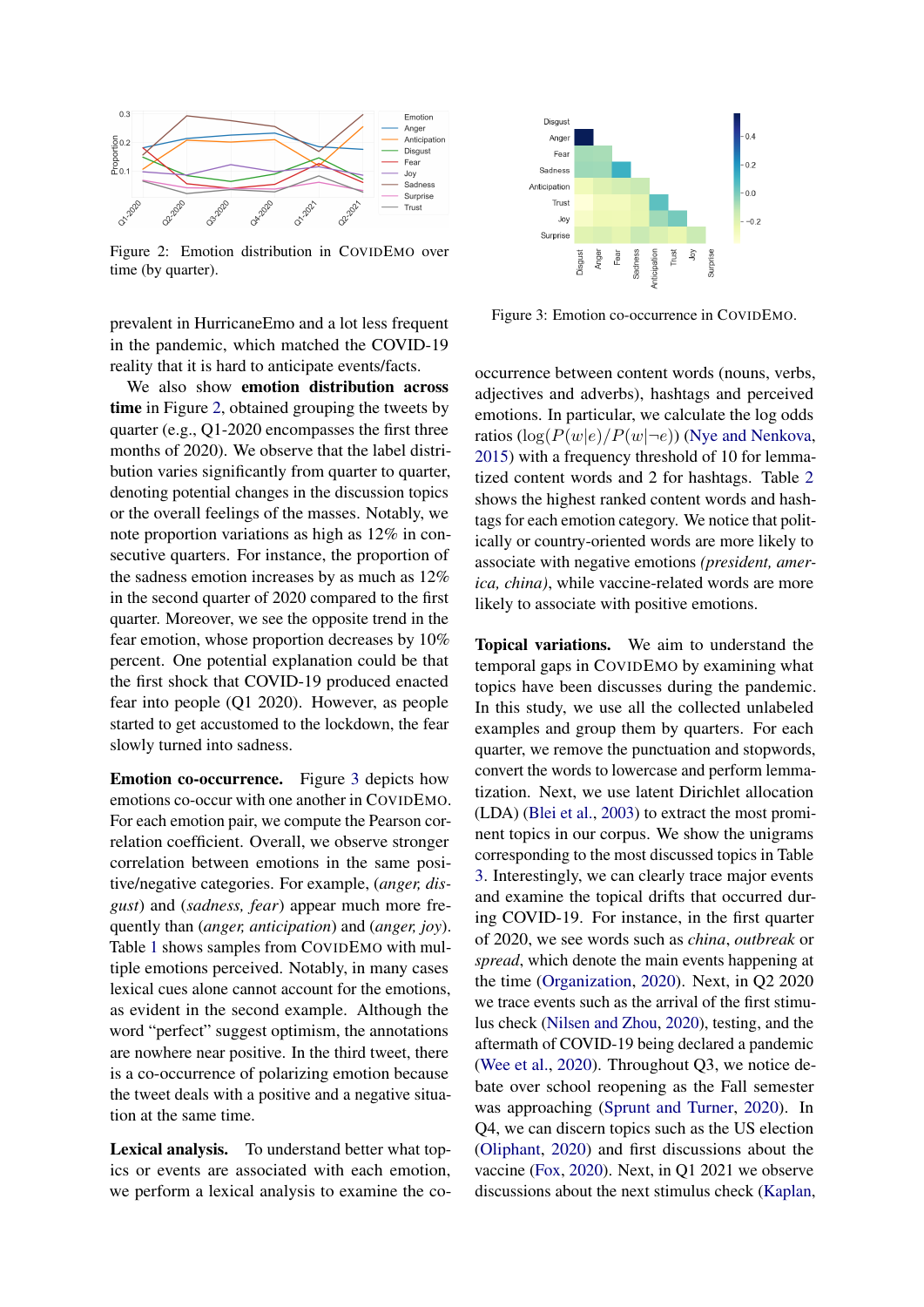<span id="page-4-0"></span>

| O1 2020      | O <sub>2</sub> 2020 | O <sub>3</sub> 2020 | O <sub>4</sub> 2020 | 01 2021  | O <sub>2</sub> 2021 |
|--------------|---------------------|---------------------|---------------------|----------|---------------------|
| china        | pandemic            | test                | vaccine             | biden    | india               |
| <b>VITUS</b> | lockdown            | school              | health              | vaccine  | vaccination         |
| outbreak     | stimulus            | government          | trump               | lockdown | help                |
| trump        | world               | trump               | biden               | death    | death               |
| health       | health              | death               | american            | school   | country             |
| spread       | test                | student             | positive            | stimulus | government          |

Table 3: Words associated with the most prominent topics by quarter identified using LDA.

<span id="page-4-1"></span>

|                                                                   | ANG ANT DIS FEA JOY SAD SUR TRU |  |  |            |
|-------------------------------------------------------------------|---------------------------------|--|--|------------|
| DEV 327 296 163 179 186 388 86<br>TEST 374 296 214 149 170 403 83 |                                 |  |  | -89<br>-78 |

Table 4: Validation and test set splits for eight Plutchik-8 emotions, including including anger (ang), anticipation (ant), disapproval (dis), fear (fea), joy, sadness (sad), surprise (sur), trust (tru).

[2021\)](#page-9-13), while in Q2 2021 conversations about the record-breaking number of COVID-19 cases in India arise [\(Slater,](#page-10-11) [2021\)](#page-10-11). All these variations of the topics discussed during the pandemic could explain the performance gaps in our temporal adaptation experiments.

### 2.3 Benchmark Dataset

To enhance reproducibility and aid the progress on understanding the expression of emotion in the COVID-19 context, we use COVIDEMO as a benchmark dataset for perceived emotions. We split our data into a development and testing split, as shown in Table [4.](#page-4-1) We also note that the data is evenly distributed across the time axis, with an equal number of 158 tweets for each of the 18 months that our dataset spans. As mentioned previously, disasters are time-critical events, and since our goal is to examine the emergence of such disasters, we mainly focus on domain adaptation techniques, hence we omit creating a training set.

### 3 Domain Transfer Assessment

Using COVIDEMO, we evaluate the ability of modern NLP models to transfer information from existing sources with annotated emotions in an interdomain setting for perceived emotion detection, and if models generalize temporally in the same larger context (in-domain temporal transfer).

## 3.1 Our Framework

We consider a dataset  $S$  labeled with emotions, and another collection of labeled examples  $\mathcal T$  from a different domain. We aim to assess how well large pre-trained language models can transfer information from the domain of S to the domain of  $\mathcal T$ . To this end, we train our models on  $S$ , then evaluate the performance on the test set of  $\mathcal T$ . In our framework,  $T$  is COVIDEMO for the inter-domain experiments, or a temporal slice of COVIDEMO for the temporal experiments. Due to the uneven label distribution and the multi-label nature of the data, we develop binary classifiers for each emotion following [Desai et al.](#page-9-5) [\(2020\)](#page-9-5).

Methods. Motivated by the tremendous success of large pre-trained masked language models, we use the following models: 1) BERT [\(Devlin et al.,](#page-9-6) [2019\)](#page-9-6) base uncased model trained on Wikipedia and BookCorpus [\(Zhu et al.,](#page-10-12) [2015\)](#page-10-12), 2) BertTweet [\(Nguyen et al.,](#page-9-7) [2020\)](#page-9-7) model trained on 850M english tweets, and 3) COVID-Twitter-BERT (CT-BERT) [\(Müller et al.,](#page-9-8) [2020\)](#page-9-8) trained on 97M tweets. Additionally, we also employ a basic lexicon-based classification approach, 4) EmoLex [\(Mohammad](#page-9-9) [and Turney,](#page-9-9) [2013\)](#page-9-9) is the word-associated lexicon mentioned previously in the paper. In this approach, if a tweet contains a word annotated with an emotion *e* in EmoLex, then we assign *e* as a label for the tweet.

Experimental setup. We perform all our experiments on an Nvidia P100 GPU. To report the performance, we average the F-1s of 5 different runs and report the average value. We present in Appendix A detailed information about the hyperparameters used for the best models. Additionally, in Appendix B, we indicate the hyperparameter search space explored, as well as model running times.

### <span id="page-4-2"></span>3.2 Inter-domain Transfer

Our first domain transfer assessment explores how well emotion detection models trained outside our domain generalize to the COVID context. We consider two well-established datasets for training. First, we experiment with GoEmotions [\(Dem-](#page-9-4)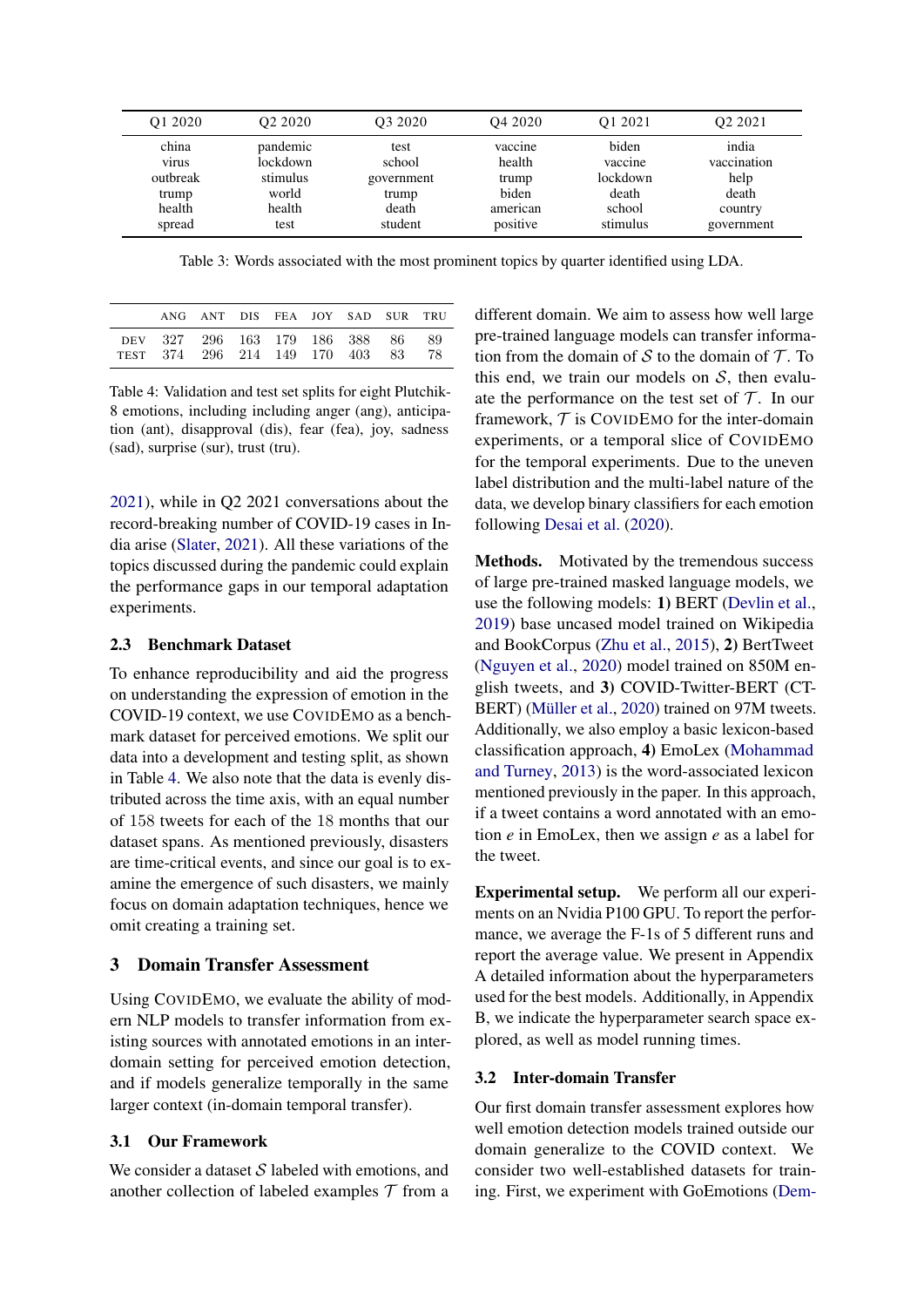<span id="page-5-1"></span>

| <b>MODEL</b>                                   | ANG            | ANT            | <b>DIS</b>     | <b>FEA</b>     | JOY            | <b>SAD</b>     | <b>SUR</b>     | TRU<br>AVG                                      |
|------------------------------------------------|----------------|----------------|----------------|----------------|----------------|----------------|----------------|-------------------------------------------------|
| BERT-GOEMOTIONS<br>BERT-HURRICANEEMO           | 0.735<br>0.592 | 0.589<br>0.339 | 0.624<br>0.563 | 0.625<br>0.398 | 0.722<br>0.385 | 0.687<br>0.467 | 0.588<br>0.403 | 0.635<br>0.540<br>0.433<br>0.347                |
| TWEETBERT-GOEMOTIONS<br>TWEETBERT-HURRICANEEMO | 0.752<br>0.677 | 0.534<br>0.346 | 0.631<br>0.540 | 0.629<br>0.311 | 0.709<br>0.299 | 0.708<br>0.494 | 0.624<br>0.354 | 0.537<br>0.637<br>0.435<br>0.418                |
| CTBERT-GOEMOTIONS<br>CTBERT-HURRICANEEMO       | 0.735<br>0.655 | 0.577<br>0.366 | 0.629<br>0.471 | 0.644<br>0.311 | 0.725<br>0.341 | 0.717<br>0.447 | 0.617<br>0.243 | $0.644$ <sup>T</sup><br>0.520<br>0.406<br>0.349 |
| <b>EMOLEX</b>                                  | 0.57           | 0.517          | 0.547          | 0.551          | 0.543          | 0.560          | 0.458          | 0.504<br>0.414                                  |

Table 5: Direct transfer Macro F-1 scores using BERT [\(Devlin et al.,](#page-9-6) [2019\)](#page-9-6) base uncased model (BERT-\*), Tweet-BERT [\(Nguyen et al.,](#page-9-7) [2020\)](#page-9-7) (TWEETBERT-\*) and Covid-Twitter-BERT (CTBERT-\*). The results in this table are average F-1s across 5 different runs. We assert significance<sup>†</sup> if  $p < 0.05$  under a paired-t test with the vanilla BERT model.

<span id="page-5-2"></span>

| MODEL                      | ANG                 | ANT   | DIS   | FEA   | JOY   | SAD   | <b>SUR</b> | TRU   | AVG               |
|----------------------------|---------------------|-------|-------|-------|-------|-------|------------|-------|-------------------|
| CTBERT- $\mathcal{F}_{tr}$ | $\vert$ 0.762       | 0.485 | 0.534 | 0.661 | 0.705 | 0.673 | 0.492      | 0.492 | 0.600             |
| CTBERT- $\mathcal{L}_{tr}$ | $\vert 0.769 \vert$ | 0.631 | 0.498 | 0.668 | 0.781 | 0.724 | 0.493      | 0.502 | $0.633^{\dagger}$ |

Table 6: Macro F-1 scores using in-domain temporal adaptation. The CTBERT- $\mathcal{L}_{tr}$  improvements are statistically significant† .

[szky et al.,](#page-9-4) [2020\)](#page-9-4), a dataset from the general Reddit domain annotated with 28 emotions and the neutral class. The emotion space in GoEmotions differs slightly from our Plutchik-8 setup, hence we perform a mapping<sup>[2](#page-5-0)</sup> between the emotions in GoEmotions and the Plutchik-8 emotions. Second, we use HurricaneEmo [\(Desai et al.,](#page-9-5) [2020\)](#page-9-5), a Twitter dataset collected from natural disasters such as hurricanes and labeled with fine-grained emotions. HurricaneEmo provides Plutchik-8 labels.

Results. We show the results obtained in Table [5.](#page-5-1) Here, we denote by *M*-*DS* the model *M* trained on dataset *DS* and tested on COVIDEMO. We emphasize a surprising finding: models trained on a general domain (GoEmotions) generalize better on COVIDEMO compared to models trained on natural disasters such as hurricanes (HurricaneEmo). In fact, the performance gaps between GoEmotions and HurricaneEmo are vast, and we see as much as 0.20 differences in average macro F-1. At the same time, we note that our basic lexiconbased Emolex approach outperforms the HurricaneEmo transfer models. This result hints to a sizeable divergence between crises such as hurricanes and COVID-19. The CT-BERT model improves the performance by 1% on average (with statistical significance), compared to TweetBERT which only

obtained marginal improvements. Although both are trained on Twitter data, we postulate that CT-BERT likely benefited from COVID-related biases that the model manages to leverage.

### 3.3 In-domain Temporal Transfer

COVIDEMO spans a large period of time (18 months) marked by substantial narrative shifts in the society (Table [3\)](#page-4-0). Thus we investigate potential distributional shifts across the temporal dimension. Specifically, we aim to analyze how well models trained on past COVID-19 data generalize to a fresh batch of new data. To this end, we stage the following setup: First, we accumulate the subsets  $\mathcal F$ and  $\mathcal L$  corresponding to the initial six months and the last six months respectively. Denoting the development and test sets of COVIDEMO as  $\mathcal{C}_{tr}$  and  $\mathcal{C}_{ts}$ , we create additional sets  $\mathcal{L}_{tr} = \mathcal{L} \cap \mathcal{C}_{tr}$  and  $\mathcal{L}_{ts} = \mathcal{L} \cap \mathcal{C}_{ts}$ . Additionally, we randomly subsample  $\mathcal{F}_{tr} \subset \mathcal{F}$  such that  $|\mathcal{F}_{tr}| = |\mathcal{L}_{tr}|$ , where |.| denotes the size of a set. In this setting, we compare training on  $\mathcal{F}_{tr}$  and testing on  $\mathcal{L}_{ts}$  vs. training on  $\mathcal{L}_{tr}$  and testing on  $\mathcal{L}_{ts}$ . In other words, we investigate whether model performance on COVIDEMO decrease as time passes. Here we experiment with CT-BERT [\(Müller et al.,](#page-9-8) [2020\)](#page-9-8) (since it achieved better performance in Section [3.2\)](#page-4-2).

Results. Table [6](#page-5-2) shows that the models trained on the same time period as the testing data outperforms the model trained on a different time-

<span id="page-5-0"></span><sup>&</sup>lt;sup>2</sup>GoEmotions Mapping: Anger  $\rightarrow$  Anger, Disgust  $\rightarrow$  Disgust, Joy  $\rightarrow$  Joy, Sadness  $\rightarrow$  Sadness, Fear  $\rightarrow$  Fear, Nervousness, Desire → Anticipation, Surprise → Surprise, Admira $tion \rightarrow Trust.$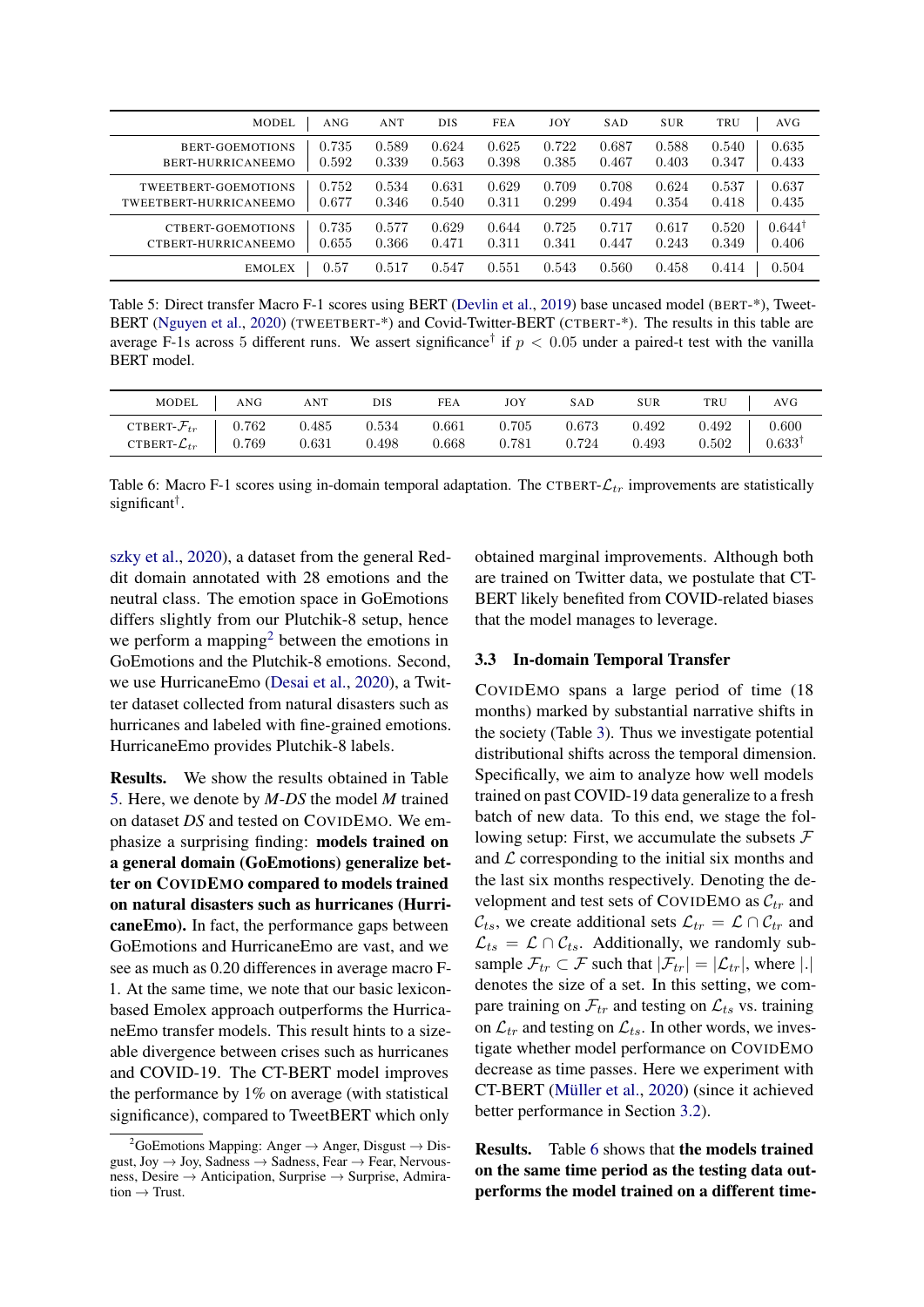<span id="page-6-0"></span>

|                     |       | Cosine Similarity |                     |       | Jensen-Shannon Divergence |                     |
|---------------------|-------|-------------------|---------------------|-------|---------------------------|---------------------|
|                     | COVID | <b>GOEMOTIONS</b> | <b>HURRICANEEMO</b> | COVID | <b>GOEMOTIONS</b>         | <b>HURRICANEEMO</b> |
| COVID               | 1.0   | 0.346             | 0.243               | 0.0   |                           |                     |
| <b>GOEMOTIONS</b>   |       | $1.0^{\circ}$     | 0.378               | 0.312 | 0.0                       |                     |
| <b>HURRICANEEMO</b> |       |                   | 1.0                 | 0.351 | 0.374                     | $0.0\,$             |

Table 7: Cosine similarities and Jensen-Shannon divergence of word distributions between GoEmotions [\(Demszky](#page-9-4) [et al.,](#page-9-4) [2020\)](#page-9-4), HurricaneEMO [\(Desai et al.,](#page-9-5) [2020\)](#page-9-5), and COVIDEMO.

frame significantly, obtaining a Macro F-1 increase of 3.3% on average. Notably, we observe improvements as high as 7.6% in F-1 on joy and 14.6% on anticipation. Intuitively, since the model is trained on the same temporal distribution as the test set, and anticipation is closely related to ongoing events (i.e., people usually anticipate certain events), it is extremely probable that the model has been trained on similar events in the training set, so the model easily recognizes the emotion.

## 4 Understanding Domain Gaps

The previous section exposed significant interdomain and temporal gaps leading to poor transfers of information between these domains. In this section, we aim to answer the following questions: Why does GoEmotions transfer better than HurricaneEmo, even though the latter is a disaster-centric dataset? How did data distribution shift during the pandemic? We hope that our insights can spur further research into bridging these gaps. In Section [5,](#page-7-0) we propose semi-supervised learning as a method to build better transfer learning models.

Inter-domain gaps. To answer the first question, we analyze the lexical differences between GoEmotions, HurricaneEmo, and COVIDEMO. In order to obtain more accurate comparisons in terms of the larger vocabulary, we use unlabeled data for HurricaneEmo and COVIDEMO to match the number of examples in GoEmotions (~60K). Table [7](#page-6-0) shows the cosine similarity and the Jensen-Shannon divergence for the frequency distribution of all content words (lower-cased and lemmatized) across the three datasets. Interestingly, the COVIDEMO distribution is significantly closer to GoEmotions compared to HurricaneEmo: the cosine similarity is substantially lower (0.243 vs. 0.346) while the divergence is larger (0.312 vs. 0.351). Moreover, the HurricaneEmo distribution diverges even more from GoEmotions compared to COVID-19. These findings hint that although HurricaneEmo is closer to COVIDEMO than to a general domain, the

<span id="page-6-1"></span>

Figure 4: Cosine similarities and Jensen-Shannon divergence between the first month of COVID-19 and each subsequent month.

COVID-19 context is significantly more correlated with a general domain than a natural disaster one, likely due to the wide impact COVID-19 has had and a more social nature of the crisis. These findings could also explain why there are large gaps in performance between HurricaneEmo and GoEmotions transfers.

In-domain temporal gaps In Section [2.2,](#page-2-2) we revealed that the label distribution and topics discussed during COVID-19 has shifted over time. To consolidate these analyses, we carry out an additional experiment that captures distributional shifts in vocabulary. In Figure [4](#page-6-1) we show the cosine similarities and Jensen-Shannon divergence for the frequency distributions of content words (lower-cased and lemmatized) for unlabeled tweets spanning the 18 months in our data. As time passes, we observe a constant shift in the lexical distribution of the tweets. Concretely, while the cosine similarity between the first and the second month of COVID-19 is 0.97, by the end of the  $18^{th}$  month this value decreases significantly, getting as low as 0.63. We observe the same phenomenon in the divergence of the distributions as well. These findings emphasize the considerable temporal gaps found in long-lasting disasters such as COVID-19, and that temporal slices of the tweets can diverge significantly even though they originate from the same domain.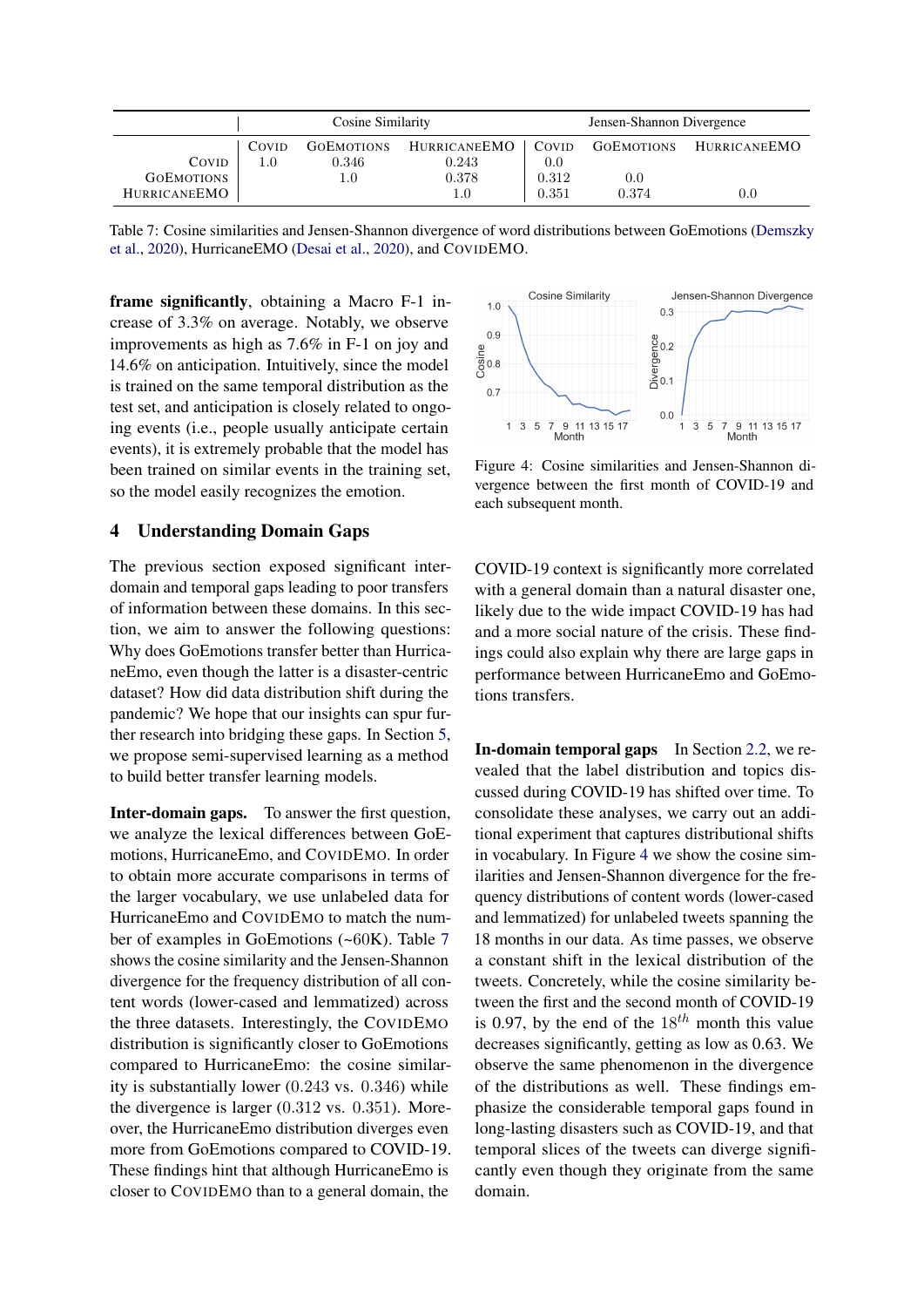<span id="page-7-1"></span>

| <b>MODEL</b>                                                                                | ANG                     | <b>ANT</b>              | <b>DIS</b>              | <b>FEA</b>              | JOY                     | SAD                     | <b>SUR</b>              | TRU<br>AV G                                                                |
|---------------------------------------------------------------------------------------------|-------------------------|-------------------------|-------------------------|-------------------------|-------------------------|-------------------------|-------------------------|----------------------------------------------------------------------------|
| CTBERT-GOEMOTIONS<br>CTBERT-GOEMOTIONS-SSL                                                  | 0.735<br>0.741          | 0.577<br>0.554          | 0.629<br>0.657          | 0.644<br>0.651          | 0.725<br>0.741          | 0.717<br>0.726          | 0.617<br>0.632          | 0.644<br>0.520<br>$0.654^{\dagger}$<br>0.532                               |
| CTBERT- $\mathcal{F}_{tr}$<br>CTBERT- $\mathcal{F}_{tr}$ -SSL<br>CTBERT- $\mathcal{L}_{tr}$ | 0.762<br>0.771<br>0.769 | 0.485<br>0.501<br>0.631 | 0.534<br>0.531<br>0.498 | 0.661<br>0.711<br>0.668 | 0.705<br>0.711<br>0.781 | 0.673<br>0.671<br>0.724 | 0.492<br>0.538<br>0.493 | 0.600<br>0.492<br>$0.617^{\dagger}$<br>0.501<br>$0.633^{\dagger}$<br>0.502 |

Table 8: Macro F-1 scores using inter-domain adaptation (first block), in-domain temporal adaption (second block), and of our best performing models using Noisy Student training [\(Xie et al.,](#page-10-5) [2020\)](#page-10-5). We assert significance<sup>†</sup> if  $p < 0.05$  under a paired-t test with base model (CTBERT-GOEMOTIONS for inter-domain transfers and CTBERT- $\mathcal{F}_{tr}$  for temporal transfers.)

# <span id="page-7-0"></span>5 Bridging the Gaps Between Domains

As crises such as COVID-19 strike, large amounts of user-generated content are produced on social sites. However, due to the nature of disasters unfolding rapidly and the high costs needed for annotation, immediately obtaining labeled data from the ongoing disaster might prove infeasible. However, rapid understanding of such events is critical for rapid risk assessment and effective resource allocations. Therefore, we cannot rely on obtaining large quantities of labeled data, and we require effective domain adaptation techniques which can leverage labeled data from outside the disaster domain. However, we emphasized previously that models typically have a hard time effectively transferring information for emotion detection. We argue that even though we cannot timely obtain labels for the ongoing disaster, we can still use the large amounts of unlabeled user-generated Tweets to build better domain adaptation models. To this end, we experiment with semi-supervised learning.

Method. Noisy student training [\(Xie et al.,](#page-10-5) [2020\)](#page-10-5) is an approach leveraging knowledge distillation and self-training, which iteratively jointly trains two models in a teacher-student framework. The model leverages noised unlabeled data alongside labeled data to obtain better performance. We detail the setup we use as well as the various noising techniques in Appendix C. A vital aspect of our framework, however, is that we use unlabeled data from COVID-19. Concretely, in the inter-domain adaptation experiments, where we aim to transfer information from GoEmotions to COVIDEMO, we use labeled data from GoEmotions alongside unlabeled data from COVIDEMO (we make sure the model does not see any example from the test set). In the temporal setup, where we train on the first six months  $\mathcal{F}_{tr}$  and test on the last six  $\mathcal{F}_{ts}$ , we use  $\mathcal{F}_{tr}$  in conjunction with unlabeled data generated

in the last six months.

Results. We show the results obtained using Noisy Student training in Table [8.](#page-7-1) Our SSL technique bridges both the inter-domain and the in domain temporal performance gaps. First, we note that our SSL-powered CT-BERT model trained on GoEmotions outperforms the plain CT-BERT by as much as  $1\%$  in average macro F-1. Moreover, in our temporal transfer experiments, Noisy Student improves the performance of the model by 1.7%. These results are statistically significant, and emphasize that our method obtains better generalization performance and can be leveraged to produces better domain adaptation models.

### 6 Related Work

Emotion datasets. Emotion detection has been studied extensively with applications in music [\(Strapparava et al.,](#page-10-13) [2012\)](#page-10-13), social networks [\(Mo](#page-9-2)[hammad,](#page-9-2) [2012;](#page-9-2) [Islam et al.,](#page-9-14) [2019\)](#page-9-14), online news [\(Bao et al.,](#page-8-4) [2009\)](#page-8-4), and literature [\(Liu et al.,](#page-9-15) [2019\)](#page-9-15). All these domains can be examined with the help of large curated datasets. These datasets are created using automated approaches such as distant supervision [\(Wang et al.,](#page-10-0) [2012;](#page-10-0) [Abdul-Mageed and Un](#page-8-0)[gar,](#page-8-0) [2017\)](#page-8-0), while others are manually labeled using crowdsourcing [\(Aman and Szpakowicz,](#page-8-5) [2007;](#page-8-5) [Po](#page-10-14)[ria et al.,](#page-10-14) [2019;](#page-10-14) [Liu et al.,](#page-9-15) [2019;](#page-9-15) [Sosea and Caragea,](#page-10-15) [2020;](#page-10-15) [Demszky et al.,](#page-9-4) [2020;](#page-9-4) [Desai et al.,](#page-9-5) [2020\)](#page-9-5). In this work, we resort to the latter and create COVIDEMO, a dataset of 2, 847 tweets annotated with the Pluchik-8 emotions.

Emotions detection methods. In the early stages of emotion detection, most approaches used feature-based methods, which usually leveraged hand-crafted lexicons, such as EmoLex [\(Moham](#page-9-9)[mad and Turney,](#page-9-9) [2013\)](#page-9-9) or the Valance Arousal Lexicon [\(Mohammad,](#page-9-16) [2018\)](#page-9-16). These features were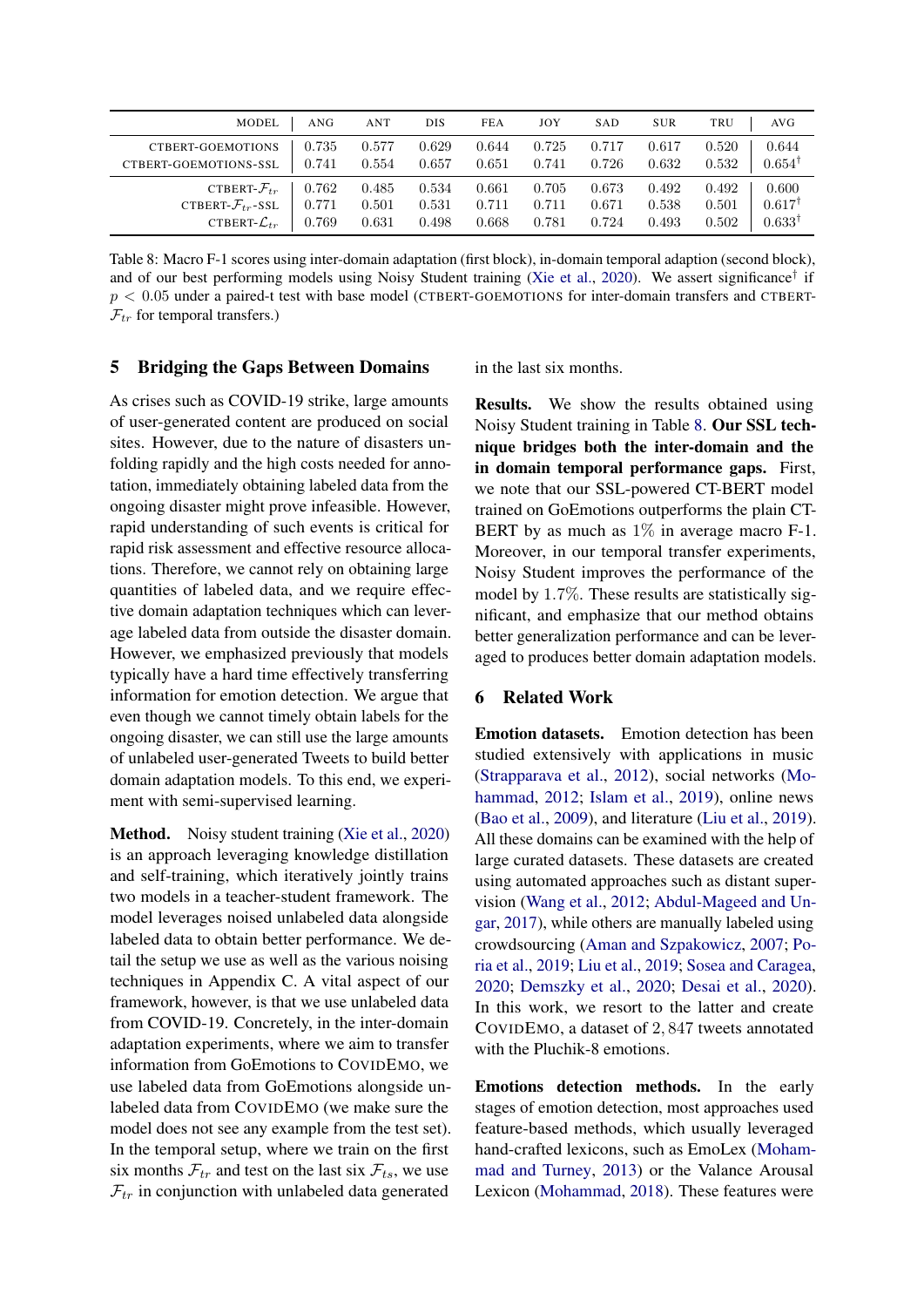subsequently used to build classifiers such as Logistic Regression or SVMs. However, due to the recent advancements in deep learning as well as large pre-trained language models, all state-of-theart approaches employ BERT-based [\(Devlin et al.,](#page-9-6) [2019\)](#page-9-6) classifiers.

COVID-19 emotion analysis. Since the emergence of the pandemic, numerous studies have been carried out on social media networks to understand COVID-19 and its effects on the larger population. [Ils et al.](#page-9-17) [\(2021\)](#page-9-17) annotated 2.3K German and English tweets for the expression of solidarity and used it to carry out an analysis into the expression of solidarity over time. On the other hand, [Saakyan](#page-10-16) [et al.](#page-10-16) [\(2021\)](#page-10-16) annotated a dataset for detecting general misinformation in the pandemic. Sentiment analysis and emotion detection on social media during COVID-19 have seen tremendous popularity as well [\(Beck et al.,](#page-8-6) [2021;](#page-8-6) [Kabir and Madria,](#page-9-18) [2021;](#page-9-18) [Adikari et al.,](#page-8-7) [2021;](#page-8-7) [Choudrie et al.,](#page-9-19) [2021;](#page-9-19) [Scarpina,](#page-10-17) [2020;](#page-10-17) [Calbi et al.,](#page-8-8) [2021\)](#page-8-8) due to the ability to provide vital information into the social aspects and the overall dynamics of the population. In this paper, however, we annotate COVIDEMO, a dataset of fine-grained emotions and employ a comprehensive analysis into cross-domain and temporal generalization of large pretrained language models.

# 7 Conclusion

We present COVIDEMO, a dataset of tweets annotated with perceived Plutchik-8 emotions. Using this dataset, we reveal emotion distributions and associations that are distinctive from prior studies on disaster-related emotion annotation and detection. We further show that models trained on other emotion datasets transfer poorly. Additionally, we indicate that models transfer poorly when trained on different temporal slices of an event such as COVID-19. Next, we conduct a comprehensive analysis of the temporal and inter-domain gaps to offer a better understanding of why models transfer poorly. As a potential solution to bridge these gaps and offer a more reliable disaster response, we leverage the large amount of readily available data alongside semi-supervised learning techniques.

## Acknowledgements

This work was partially supported by NSF Grants IIS-2107524, IIS-1850153, IIS-2107487, and BigData-1912887. We acknowledge the Texas Advanced Computing Center (TACC) at The University of Texas at Austin for providing HPC resources that have contributed to the research results reported within this paper. The computation for this project was also performed on Amazon Web Services through a research grant to UIC.

### References

- <span id="page-8-0"></span>Muhammad Abdul-Mageed and Lyle Ungar. 2017. EmoNet: Fine-Grained Emotion Detection with Gated Recurrent Neural Networks. In *Proceedings of the 55th Annual Meeting of the Association for Computational Linguistics (Volume 1: Long Papers)*, pages 718–728.
- <span id="page-8-7"></span>Achini Adikari, Rashmika Nawaratne, Daswin De Silva, Sajani Ranasinghe, Oshadi Alahakoon, Damminda Alahakoon, et al. 2021. Emotions of covid-19: Content analysis of self-reported information using artificial intelligence. *Journal of Medical Internet Research*, 23(4):e27341.
- <span id="page-8-5"></span>Saima Aman and Stan Szpakowicz. 2007. Identifying expressions of emotion in text. In *International Conference on Text, Speech and Dialogue*, pages 196– 205.
- <span id="page-8-4"></span>S. Bao, S. Xu, L. Zhang, R. Yan, Z. Su, D. Han, and Y. Yu. 2009. Joint emotion-topic modeling for social affective text mining. In *2009 Ninth IEEE International Conference on Data Mining*, pages 699–704.
- <span id="page-8-6"></span>Tilman Beck, Ji-Ung Lee, Christina Viehmann, Marcus Maurer, Oliver Quiring, and Iryna Gurevych. 2021. Investigating label suggestions for opinion mining in German covid-19 social media. In *Proceedings of the 59th Annual Meeting of the Association for Computational Linguistics and the 11th International Joint Conference on Natural Language Processing (Volume 1: Long Papers)*, pages 1–13.
- <span id="page-8-3"></span>David M Blei, Andrew Y Ng, and Michael I Jordan. 2003. Latent dirichlet allocation. *The Journal of Machine Learning Research*, 3:993–1022.
- <span id="page-8-2"></span>Isabel Cachola, Eric Holgate, Daniel Preoțiuc-Pietro, and Junyi Jessy Li. 2018. Expressively vulgar: The socio-dynamics of vulgarity and its effects on sentiment analysis in social media. In *Proceedings of the 27th International Conference on Computational Linguistics*, pages 2927–2938.
- <span id="page-8-8"></span>Marta Calbi, Nunzio Langiulli, Francesca Ferroni, Martina Montalti, Anna Kolesnikov, Vittorio Gallese, and Maria Alessandra Umiltà. 2021. The consequences of covid-19 on social interactions: an online study on face covering. *Scientific Reports*, 11(1):1– 10.
- <span id="page-8-1"></span>Emily Chen, Kristina Lerman, and Emilio Ferrara. 2020. Tracking social media discourse about the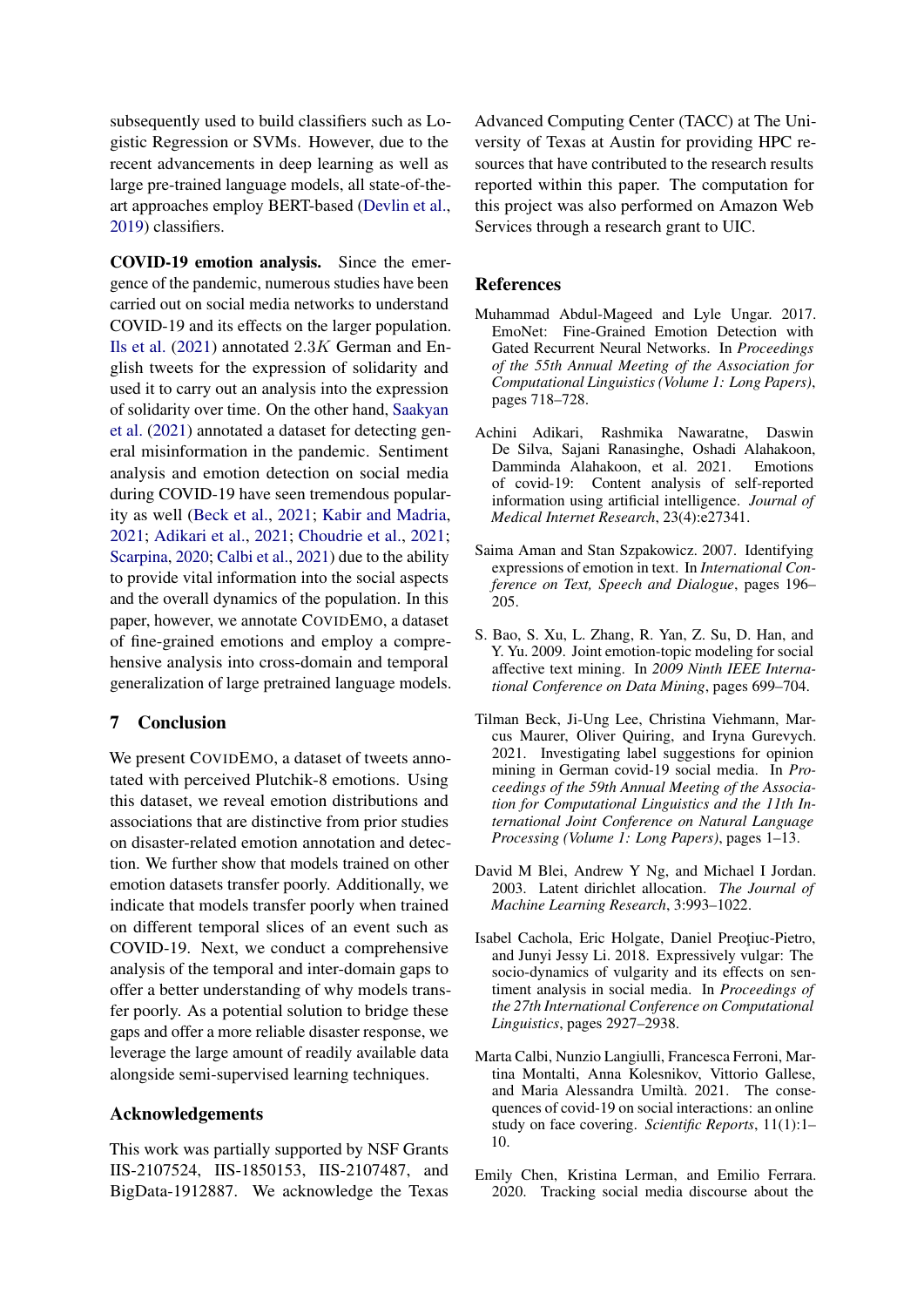covid-19 pandemic: Development of a public coronavirus twitter data set. *JMIR Public Health Surveill*, 6(2):e19273.

- <span id="page-9-19"></span>Jyoti Choudrie, Shruti Patil, Ketan Kotecha, Nikhil Matta, and Ilias Pappas. 2021. Applying and understanding an advanced, novel deep learning approach: A covid 19, text based, emotions analysis study. *Information Systems Frontiers*, pages 1–35.
- <span id="page-9-4"></span>Dorottya Demszky, Dana Movshovitz-Attias, Jeongwoo Ko, Alan Cowen, Gaurav Nemade, and Sujith Ravi. 2020. GoEmotions: A dataset of fine-grained emotions. In *Proceedings of the 58th Annual Meeting of the Association for Computational Linguistics*, pages 4040–4054.
- <span id="page-9-0"></span>Michael Robert Dennis, Adrianne Kunkel, Gillian Woods, and Paul Schrodt. 2006. Making Sense of New Orleans Flood Trauma Recovery: Ethics, Research Design, and Policy Considerations for Future Disasters. *Analyses of Social Issues and Public Policy*, 6(1):191–213.
- <span id="page-9-5"></span>Shrey Desai, Cornelia Caragea, and Junyi Jessy Li. 2020. Detecting perceived emotions in hurricane disasters. In *Proceedings of the 58th Annual Meeting of the Association for Computational Linguistics*, pages 5290–5305.
- <span id="page-9-6"></span>Jacob Devlin, Ming-Wei Chang, Kenton Lee, and Kristina Toutanova. 2019. Bert: Pre-training of deep bidirectional transformers for language understanding. In *Proceedings of the 2019 Conference of the North American Chapter of the Association for Computational Linguistics: Human Language Technologies, Volume 1 (Long and Short Papers)*, pages 4171–4186.
- <span id="page-9-20"></span>Christiane Fellbaum. 2012. Wordnet. *The encyclopedia of applied linguistics*.
- <span id="page-9-12"></span>Maggie Fox. 2020. [Here's a look at how the different](https://www.cnn.com/2020/11/24/health/covid-vaccines-design-explained/index.html) [coronavirus vaccines work.](https://www.cnn.com/2020/11/24/health/covid-vaccines-design-explained/index.html) *CNN*.
- <span id="page-9-1"></span>Julia Daisy Fraustino, Brooke Fisher Liu, and Yan Xian Jin. 2012. Social Media Use During Disasters: A Review of the Knowledge Base and Gaps. *National Consortium for the Study of Terrorism and Responses to Terrorism*.
- <span id="page-9-17"></span>Alexandra Ils, Dan Liu, Daniela Grunow, and Steffen Eger. 2021. Changes in European solidarity before and during COVID-19: Evidence from a large crowd- and expert-annotated Twitter dataset. In *Proceedings of the 59th Annual Meeting of the Association for Computational Linguistics and the 11th International Joint Conference on Natural Language Processing (Volume 1: Long Papers)*, pages 1623– 1637.
- <span id="page-9-14"></span>Jumayel Islam, Robert E Mercer, and Lu Xiao. 2019. Multi-channel convolutional neural network for twitter emotion and sentiment recognition. In *Proceedings of the 2019 Conference of the North American*

*Chapter of the Association for Computational Linguistics: Human Language Technologies, Volume 1 (Long and Short Papers)*, pages 1355–1365.

- <span id="page-9-10"></span>Armand Joulin, Édouard Grave, Piotr Bojanowski, and Tomáš Mikolov. 2017. Bag of tricks for efficient text classification. In *Proceedings of the 15th Conference of the European Chapter of the Association for Computational Linguistics: Volume 2, Short Papers*, pages 427–431.
- <span id="page-9-18"></span>Md. Yasin Kabir and Sanjay Madria. 2021. Emocov: Machine learning for emotion detection, analysis and visualization using covid-19 tweets. *Online Social Networks and Media*, 23:100135.
- <span id="page-9-13"></span>Thomas Kaplan. 2021. [What's in the stimulus bill? a](https://www.nytimes.com/2021/03/07/us/politics/whats-in-the-stimulus-bill.html) [guide to where the \\$1.9 trillion is going.](https://www.nytimes.com/2021/03/07/us/politics/whats-in-the-stimulus-bill.html) *The New York Times*.
- <span id="page-9-15"></span>Chen Liu, Muhammad Osama, and Anderson De Andrade. 2019. DENS: A dataset for multi-class emotion analysis. In *Proceedings of the 2019 Conference on Empirical Methods in Natural Language Processing and the 9th International Joint Conference on Natural Language Processing (EMNLP-IJCNLP)*, pages 6293–6298.
- <span id="page-9-2"></span>Saif Mohammad. 2012. #Emotional Tweets. In *\*SEM 2012: The First Joint Conference on Lexical and Computational Semantics – Volume 1: Proceedings of the main conference and the shared task, and Volume 2: Proceedings of the Sixth International Workshop on Semantic Evaluation (SemEval 2012)*, pages 246–255.
- <span id="page-9-3"></span>Saif Mohammad and Svetlana Kiritchenko. 2015. Using Hashtags to Capture Fine Emotion Categories from Tweets. *Computational Intelligence*, 31(2):301–326.
- <span id="page-9-16"></span>Saif M. Mohammad. 2018. Obtaining reliable human ratings of valence, arousal, and dominance for 20,000 english words. In *Proceedings of The Annual Conference of the Association for Computational Linguistics (ACL)*, Melbourne, Australia.
- <span id="page-9-9"></span>Saif M Mohammad and Peter D Turney. 2013. Crowdsourcing a word–emotion association lexicon. *Computational intelligence*, 29(3):436–465.
- <span id="page-9-8"></span>Martin Müller, Marcel Salathé, and Per E Kummervold. 2020. Covid-twitter-bert: A natural language processing model to analyse covid-19 content on twitter. *arXiv preprint arXiv:2005.07503*.
- <span id="page-9-7"></span>Dat Quoc Nguyen, Thanh Vu, and Anh Tuan Nguyen. 2020. BERTweet: A pre-trained language model for English Tweets. In *Proceedings of the 2020 Conference on Empirical Methods in Natural Language Processing: System Demonstrations*, pages 9–14.
- <span id="page-9-11"></span>Ella Nilsen and Li Zhou. 2020. Democrats\$3 trillion [opening bid for the next stimulus package, explained.](https://www.vox.com/2020/5/12/21254397/next-coronavirus-stimulus-package-democrats-heroes-ac) *Vox*.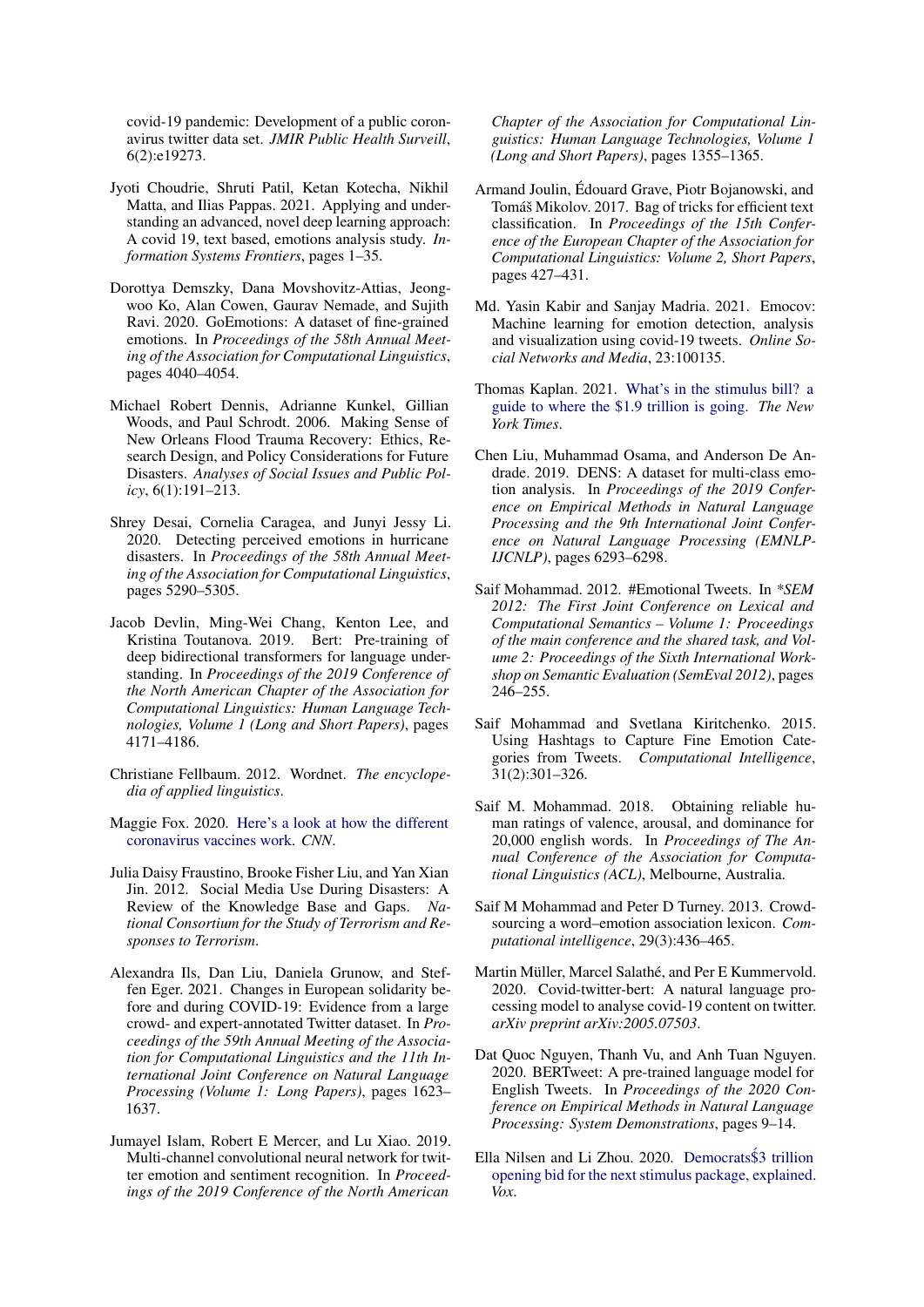- <span id="page-10-6"></span>Benjamin Nye and Ani Nenkova. 2015. Identification and characterization of newsworthy verbs in world news. In *Proceedings of the 2015 Conference of the North American Chapter of the Association for Computational Linguistics: Human Language Technologies*, pages 1440–1445.
- <span id="page-10-10"></span>James Oliphant. 2020. [U.s. election year shaped by](https://www.reuters.com/article/global-poy-usa-election-idUSKBN28K1FU) [pandemic and trump's defiance.](https://www.reuters.com/article/global-poy-usa-election-idUSKBN28K1FU) *Reuters*.
- <span id="page-10-7"></span>World Health Organization. 2020. Novel coronavirus (2019-ncov): situation report, 19. Technical documents.
- <span id="page-10-3"></span>Leysia Palen and Kenneth M Anderson. 2016. Crisis informatics-new data for extraordinary times. *Science*, 353(6296):224–225.
- <span id="page-10-4"></span>Robert Plutchik. 2001. The nature of emotions: Human emotions have deep evolutionary roots, a fact that may explain their complexity and provide tools for clinical practice. *American scientist*, 89(4):344– 350.
- <span id="page-10-14"></span>Soujanya Poria, Devamanyu Hazarika, Navonil Majumder, Gautam Naik, Erik Cambria, and Rada Mihalcea. 2019. MELD: A multimodal multi-party dataset for emotion recognition in conversations. In *Proceedings of the 57th Annual Meeting of the Association for Computational Linguistics*, pages 527– 536.
- <span id="page-10-16"></span>Arkadiy Saakyan, Tuhin Chakrabarty, and Smaranda Muresan. 2021. COVID-fact: Fact extraction and verification of real-world claims on COVID-19 pandemic. In *Proceedings of the 59th Annual Meeting of the Association for Computational Linguistics and the 11th International Joint Conference on Natural Language Processing (Volume 1: Long Papers)*, pages 2116–2129.
- <span id="page-10-17"></span>Federica Scarpina. 2020. Detection and recognition of fearful facial expressions during the coronavirus disease (covid-19) pandemic in an italian sample: An online experiment. *Frontiers in Psychology*, 11:2252.
- <span id="page-10-2"></span>Axel Schulz, Tung Dang Thanh, Heiko Paulheim, and Immanuel Schweizer. 2013. A Fine-Grained Sentiment Analysis Approach for Detecting Crisis Related Microposts. In *Information Systems for Crisis Response and Management (ISCRAM)*.
- <span id="page-10-11"></span>Joanna Slater. 2021. [India sets pandemic record with](https://www.washingtonpost.com/world/2021/05/01/india-coronavirus/) [more than 400,000 new cases; fauci says crisis is](https://www.washingtonpost.com/world/2021/05/01/india-coronavirus/) ['like a war'.](https://www.washingtonpost.com/world/2021/05/01/india-coronavirus/) *The Washington Post*.
- <span id="page-10-15"></span>Tiberiu Sosea and Cornelia Caragea. 2020. Canceremo: A dataset for fine-grained emotion detection. In *Proceedings of the 2020 Conference on Empirical Methods in Natural Language Processing (EMNLP)*, pages 8892–8904.
- <span id="page-10-9"></span>Barbara Sprunt and Cory Turner. 2020. [White house](https://www.npr.org/2020/07/08/888898194/trump-blasts-expensive-cdc-guidelines-for-reopening-schools) [stumbles over how best to reopen schools, as trump](https://www.npr.org/2020/07/08/888898194/trump-blasts-expensive-cdc-guidelines-for-reopening-schools) [blasts cdc guidance.](https://www.npr.org/2020/07/08/888898194/trump-blasts-expensive-cdc-guidelines-for-reopening-schools) *NPR*.
- <span id="page-10-13"></span>Carlo Strapparava, Rada Mihalcea, and Alberto Battocchi. 2012. A parallel corpus of music and lyrics annotated with emotions. In *Proceedings of the Eighth International Conference on Language Resources and Evaluation (LREC'12)*, pages 2343–2346.
- <span id="page-10-1"></span>Svitlana Volkova and Yoram Bachrach. 2016. Inferring Perceived Demographics from User Emotional Tone and User-Environment Emotional Contrast. In *Proceedings of the 54th Annual Meeting of the Association for Computational Linguistics (Volume 1: Long Papers)*, pages 1567–1578.
- <span id="page-10-0"></span>Wenbo Wang, Lu Chen, Krishnaprasad Thirunarayan, and Amit P Sheth. 2012. Harnessing twitter "big data" for automatic emotion identification. In *2012 International Conference on Privacy, Security, Risk and Trust and 2012 International Confernece on Social Computing*, pages 587–592.
- <span id="page-10-8"></span>Sui-lee Wee, Donald G. Mcneil, and Javier C. Hernández. 2020. [W.h.o. declares global emergency as](https://www.nytimes.com/2020/01/30/health/coronavirus-world-health-organization.html) [wuhan coronavirus spreads.](https://www.nytimes.com/2020/01/30/health/coronavirus-world-health-organization.html) *The New York Times*.
- <span id="page-10-5"></span>Qizhe Xie, Minh-Thang Luong, Eduard Hovy, and Quoc V Le. 2020. Self-training with noisy student improves imagenet classification. In *Proceedings of the IEEE/CVF Conference on Computer Vision and Pattern Recognition*, pages 10687–10698.
- <span id="page-10-12"></span>Yukun Zhu, Ryan Kiros, Rich Zemel, Ruslan Salakhutdinov, Raquel Urtasun, Antonio Torralba, and Sanja Fidler. 2015. Aligning books and movies: Towards story-like visual explanations by watching movies and reading books. In *Proceedings of the IEEE international conference on computer vision*, pages 19– 27.

# A Hyperparameters Used

In all our experiments, we found that a batch size of 16 works best. Additionally, we indicate in Table [9](#page-11-0) the best learning rates for our models. We refrain from showing the best learning rates on HurricaneEmo due to low performance, high variance of the results.

## B Hyperparameter Search Space

For each emotion, we investigate with batch sizes in the set [8, 16, 32], and train for up to 5 epochs with early stopping. In terms of learning rates, we follow the best practices from the orignal BERT paper and explore learning rates around  $5e - 5$ . Specifically, we experiment with values in the range  $1e-5$  $-$  > 9 $e - 5$  with steps of 2 $e - 5$ . Although hyperparameter tuning is quite expensive computationally (15 runs per emotion per model), we found that the default BERT setup (5e-5 learning rate and a batch size of 32) works within 0.5% F-1 of the best model.